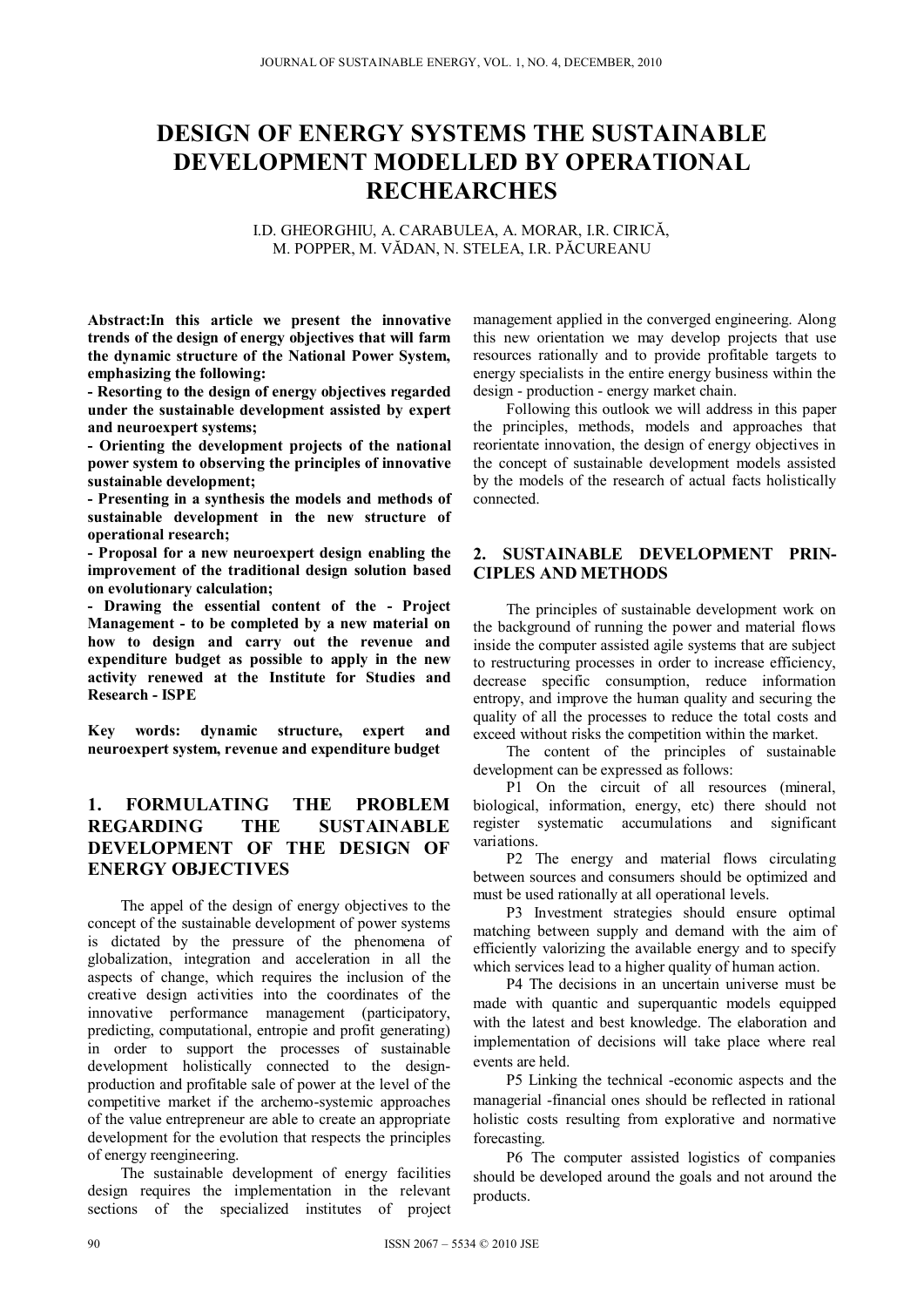Applying these principles in the design and operation of energy objectives allows the company to develop sustainable competitive business based on the level of the knowledge of managers and professionals in continuous improvement through intensive learning and the the valorization of the results dictated by Benkmarking.

The complex methods of sustainable development refer to the practical realization of the following steps:

M1 Offering suitable products and services at appropriate times and locations at minimum competitive costs, which is an effective response of the designer to the consumer.

M2 The use of the information technology with emphasis on the engineering of creative software worthy for the customer. In this acceptance it is necessary to promote an intelligent project management to promote quality- cost correlations and allows managers to find the way to performance.

M3 The extensive and normative approach of power systems forecast that will operate the new efficient energy objectives of high power  $(500\div1000)$  MW. The improvement of the determined solution to minimize the total updated costs can be updated using evolutionary algorithms in the genetic variant.

M4 The anticipatory quantification of holistic risks must be conducted starting from the operators of the research of real facts, namely: the risk of sustainable development, the economic and financial risk, the technological risk, the risk of lack of quality of the energy products and processes, the risk of poor training of the human resource decisions and the risk of taking the wrong decisions by managers with a weak entrepreneurial culture.

M5 Implementing an environmental management system leading to the mitigation of the physical and intellectual pollution, made possible by the technology used by the professionals involved in each operational project.

M6 The engineering and analysis of the value create the basis for a competitive strategy based entrepreneurial firms. The value engineering is used to create value in design and cost analysis is recommended for the energy objectives operation. Increased value of product quality in design should be consistent with the methods used in the operation of energy objectives in different regions of the world. In this approach should be known and applied in practice the steps of energy reengineering such as Benchmarking, Sowt and the analysis of actual costs determined by the traditional methodology and that based on operational research.

M7 The reengineering of intelligence and the performance management have emerged as a necessity of training the energy projects managers and operators endowed with the specific sense of anticipating the future considering a quick action likely to reduce the holistic risks. In this approach we aim to train a new generation of

leaders who know and apply project management in a profitable way.

M8 The management of the continuous trainers of the designers and project managers through intensive learning systems. In this way the new skilled generation of specialists is formed with a new conception of work, the creators of values, visionary, rapidly adaptable to changing competitive market. These specialists should be trained on the concept of neurogenetic growth of the quality of the human factor.

M9 The knowledge management involves the development of information technologies and claims awareness within the human resource of a new attitude to work arising from the wisdom - knowledge is power. Practically, the management of the company must develop the organizational culture based on the entrepreneurial thinking.

M10 The innovative logistics of productivity growth and profit requires the application of ergonomy and the motivation of labor that will not lack stress management.

# **3. SUSTAINABLE DEVELOPMENT MO-DELS AND OBJECTIVES**

Starting from the characteristics of sustainability we can sketch models of sustainable development so that we should attain the innovation of the approaches to energy objectives in the long run. The definitions and objectives of sustainable development are as follows:

- Sustainability is defined as the capacity of systems to grow without risk to the desired targets of creators managers.

- The archemo-systemic concept specifies why and how we should correlate the quantitative aspects with the quality ones (archemic).

- The control of the accumulations and fluctuations of resources must be done in the holistic concept (considering all the factors that influence the source-consumer relationship).

- Optimizing the correlation between demand and supply in order to increase available power efficiency should be achieved over the entire biological circuit.

- Establishing holistic decisions and implement them both at investment level and at the level of energy objectives operation becomes an archemic priority.

- Reflecting the costs of all activities leads to the adoption of adequate solutions appropriate for the economic and financial goals.

- Sustainable development objectives are: economic aimed at maximum efficiency at the level of the results, social regarding the fair allocation of resources and ecological services in order to adapt the biosphere to the optimal geoclimatic conditions in order to carry out the allocation of resources of all kinds to the consumer requirements imposed, the establishment of demographic growth and the promotion of renewable resources.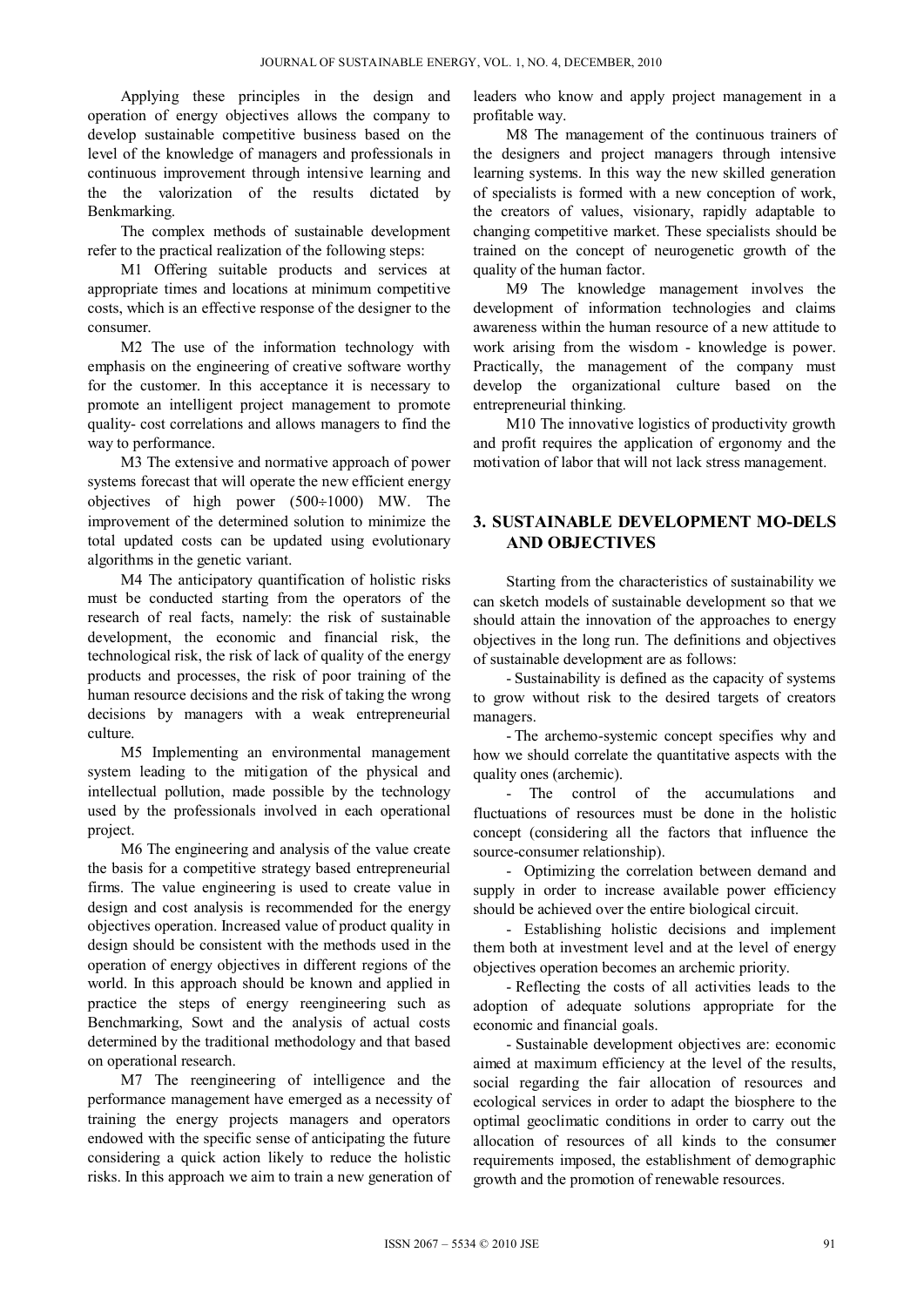Applying sustainable development to the agile systems is aimed at the changes at the level of the population, economic progress, the constraints on available resources, the increase in product quality, including processes agile, pollution mitigation and to determine the solution to cover the capital requirements. The aim of these approaches seeks to eradicate poverty, reduce income differences between people who work, increased insurance with products to the population, improving the efficiency of supply and the use of all resources including pollution mitigation.

Modeling the structure and functionality of the energy objectives at the level of design and operation is aimed to reduce the consumption of resources for the current generation needs without ignoring the opportunities that the future generations meet their needs and fulfill aspirations. The sustainable development of agile objectives through the holistic design and operation seeks the fulfillment of the policy of companies involved so that the knowledge and resolving the technologicaleconomic changes and the managerial-financial one should ensure a bright future both for the customers as business partners and for the society investigated as a whole rapidly developing.

Building the models to optimize the agile objectives subject to sustainable development should focus on the knowledge of the realities dictated by consumers that are quantifiable restrictions by operational research. The essential aspects noteworthy to entrepreneurs managers are mainly the following: responding effectively to the consumer as formulated and implemented by each contractor (supply of products with affordable costs to be delivered at the suitable place and time), the intensive use of information technology based on intelligent knowledge management, the preparation and application of explorative and normative forecast, quantifying risk and transforming damage into resource saving, implementing an effective system of depolluting the environment, the design and application of value engineering, practical application of converged engineering (eliminating design and realization of goals set and the introduction of work in parallel), expert systems extending to all of real activities, making use of the intelligence reengineering modalities and performance management in order to form the new generation of entrepreneurs.

The mathematical structure of optimization models based on the operational research is as follows:

$$
C_{tac}^{cop} = \sum_{i=1}^{dv} (1 - r_a)^{-i} [(C_{DD} + C_{CC} + C_{PR} + C_{RU} + C_{EF} + C_{DC})_i + (c_p R_{tt})]
$$

 $R_{tt} = [R_{DD} + R_{CC} + R_{PP} + R_{RU} + R_{EF} + R_{DC}];$  $c_p = [(0 \div 1]$ 

$$
C_{DD} = [C_{ci} + C_{pr} + C_{rs} + C_{cs} + C_{hs}] ++ c_p [R_{ci} + R_{pr} + R_{rs} + R_{cs} + R_{hs}];
$$
(3-1)

$$
C_{CC} = [C_{ame} + C_{cte} + C_{spc}] + c_p [R_{ame} + R_{cte} + R_{spc}];
$$
  
\n
$$
C_{PR} = [C_{ren} + C_{reg} + C_{cal}] + c_p [R_{ren} + R_{reg} + R_{cal}];
$$
  
\n
$$
C_{RU} = [C_{cer} + C_{ppe} + C_{doc} + C_{hm}] + c_p [R_{cer} + R_{pp} + R_{dot} + R_{doc} + R_{lh}];
$$
  
\n
$$
C_{EF} = [C_{ff} + C_{pp} + C_{sb}] + c_p [R_{ff} + R_{pp} + R_{sb}];
$$
  
\n
$$
C_{DC} = [C_{cd} + C_{fm} + C_{dc}] + c_p [R_{cd} + R_{fm} + R_{de}];
$$

 $C_{tan} = [k_i I_i + [e_i E_p] = [k_i I_{sp} + p_{ei} t_f] P_i$ 

 The production costs and rates have the following mathematical structures:

$$
C_{p} = \frac{k_{ee}C_{tac}^{cop}}{g_{i}E_{p} \cdot d_{v}} [lei/produced];
$$
\n
$$
t_{p} = \left[C_{sp}^{p} + t_{tax}^{network} + t_{distribution}^{sup\;py} + t_{conecting}^{market} + p_{profit}\right]
$$
\n
$$
[lei/produced]
$$
\n(3-2)

Where:

 $C_{\text{tac}}^{\text{cop}}$  = total current operational research costs

 $r_a$ <sup>=</sup>  $r_{\text{interest}} + r_{\text{inflation}} + r_{\text{risk}} =$  discount rate

 $dv =$  the lifetime of the designed and operated energy objective

 $C_{DD}$  = costs of energy objectives development consisting of the efforts designed to search information  $(C_{\text{Cl}})$ , those necessary to achieve the forecasts  $(C_{PR})$ , to cover the risks  $(C_{rs})$ , a disaster  $(C_{cs})$  and to prevent chaos  $(C_{hs})$ 

 $C_{CC}$  = expenses for the acquisition of materials and energy  $(C_{\text{ame}})$ , to increase the useful working time  $(C_{\text{cte}})$ and to study the competitive market  $(C_{\text{spc}})$ .

 $C_{PR}$  = costs of production consisting of the economic efforts destined to the renewal of equipment  $(C_{ren})$  to ensure the economic regime of the operation of the aggregate  $(C_{reg})$ , raising the quality of all activities  $(C_{cal})$ .

 $C_{\text{RU}}$  = expenses on human resource reconfiguration destined to increase empathy and the ergonomy of human resources  $(C_{\text{eer}})$ , those for the design of work posts  $(C_{\text{ppl}})$ , those required for the development of information dialogue  $(C_{doc})$  and those required to increase labor productivity  $(C<sub>hm</sub>)$ .

 $C_{EF}$  = expenses destined to cover the economic and financial activities for funds formation  $(C_{\text{ff}})$ , and to design pricing  $(C_{PP})$ , and the financial efforts for the development of birotics strategy  $(C_{sb})$ .

 $C_{DC}$  = expenses destined to the decisions and Communications at the level of the company consisting of funds for managers training  $(C<sub>fm</sub>)$ , those for making decisions  $(C_{cd})$  and those for the development of Communications  $(C_{DC})$ 

 $c_p$  = total restrictions penalty coefficient ( $R_{DD}...R_{DC}$ ).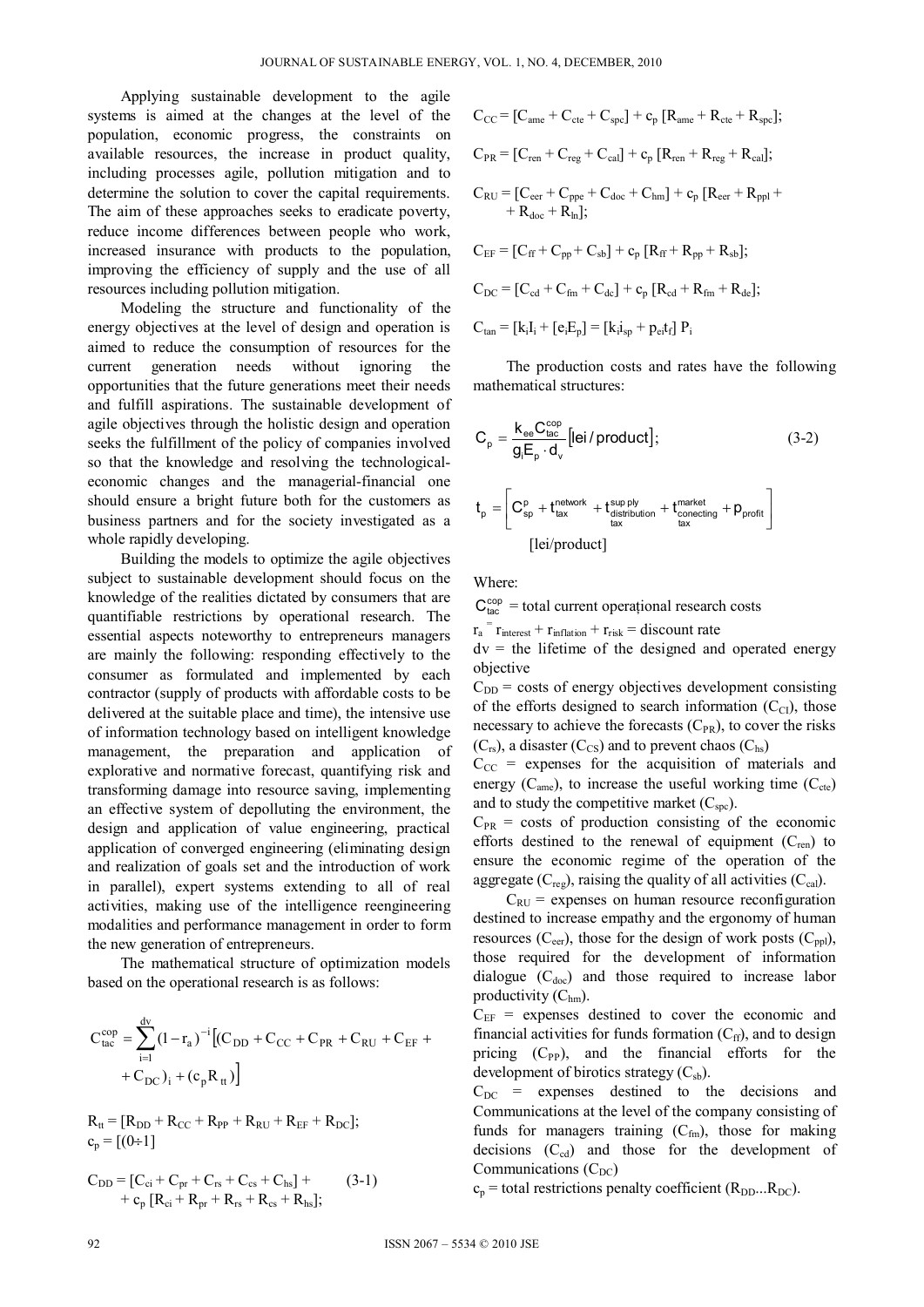$C_{tan}$  = annual costs consisting of depreciation (k<sub>i</sub>l<sub>i</sub>); k<sub>i</sub> = depreciation quota;  $I_i$  = the total investment and the efforts necessary to operate energy objectives  $(P_{ei}E_p) P_{ei}$  = price of energy,  $E_p$  = power produced,  $i_{sp}$  = specific investment,  $t_r$  = operating time of the systems,  $P_i$  = newly installed power.

 $g_i = (0.8 \div 0.9)$  the loading of aggregates,  $C_{\rm sn}$  = specific cost of product.

 $t_{ee}$  and  $t_{et}$  = electric power tariffs (ee) and the thermal power (et) provided to consumers

 $K_{ee}$ ;  $k_{et}$  = keys to annual cost share on energy produced

$$
(K_{ee} = 0.6; k_{et} = 0.4).
$$

The penalty coefficient is zero if the cost analysis took into account the influence of any restrictions. Otherwise  $(c_p = 1)$  if you have not taken into account at the end the functional tehnological restrictions. In the latter case the total cost on operational research is doubled.

The design operations of the agile objectives and the mounting ones will be done in applying these new guidelines on project management.

## **4. INFORMATICS OF THE SUSTAINABLE DEVELOPMENT OF ENERGY OBJEC-TIVES DESIGN AND OPERATION**

The efficient informatics of sustainable development of the design and operation of energy objectives should be based on the structure and functionality of expert and neuroexpert systems whose operational models and schemes are presented in this innovative material. Expert systems are specialized program products capable of realtime supervision of a given activity by using a knowledge base and operational models presented in Figures (4-1) (4- 2). The functions and applications of expert systems can be followed in Tables  $(4-1)$ ,  $(4-2)$  and  $(4-3)$ .

Depending on the interaction modes between the decision maker and the system are used expert structures resorting to programs with flexible language (closer to natural language) and those that work with specific commands. Depending on applicability and destination we distinguish expert systems synthetically presented in Figure (4-3).

 The mathematical models for solving real problems by expert systems are presented in relations (4-1) and (4- 2).



**Fig. 4-1 Fundamental circuit of expert systems** 



**Fig. 4-4 Systen structure cost** 

Neuroexpert systems are software in which work the architectural modules in Figure (4-2) with neural networks that correct archemically the solution given by the expert structures (Fig. 4-1). The current configuration of the neuroexpert systems can be followed in Figure (4- 5).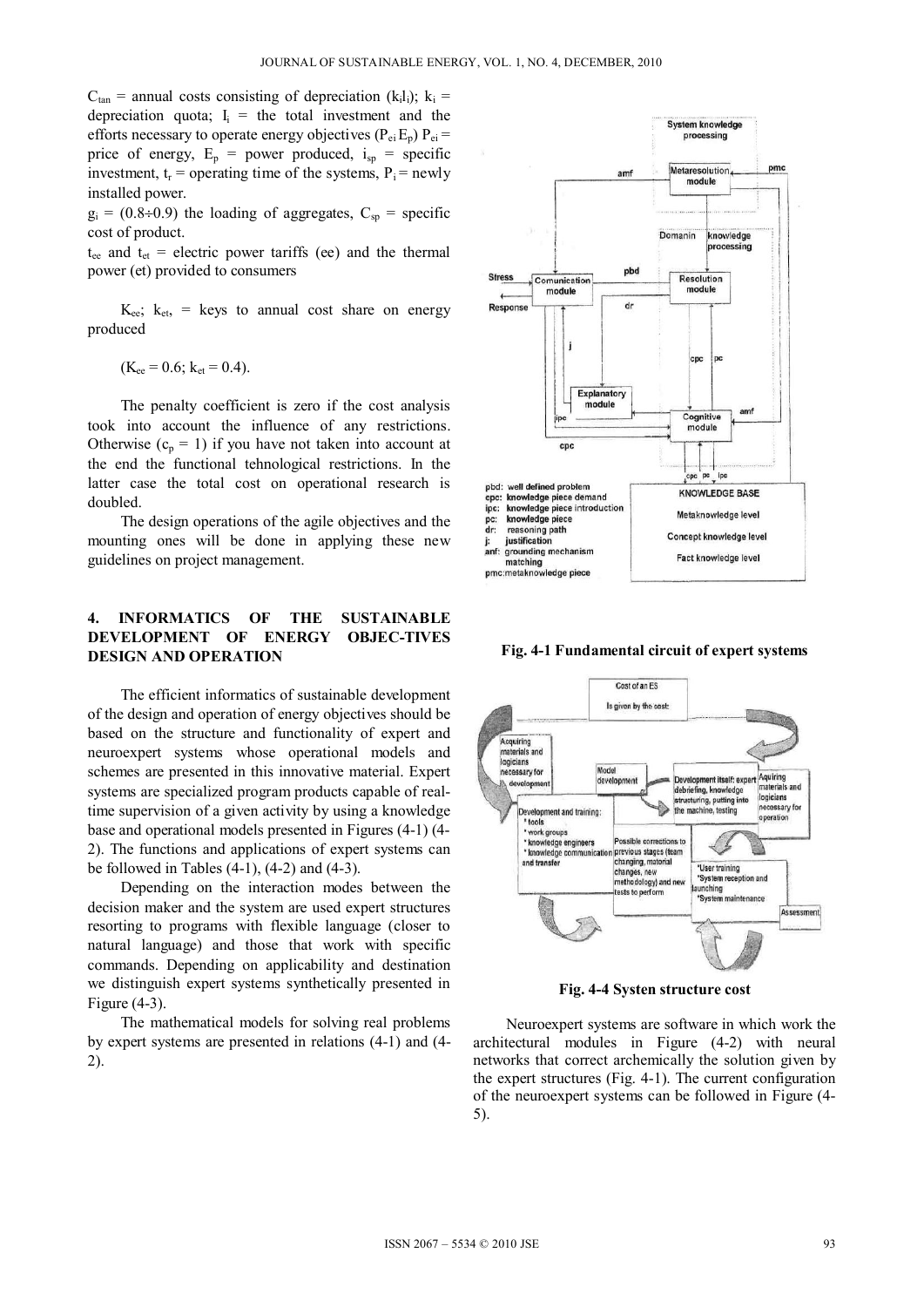#### **Table 4-1**

| Functions computerizable by expert systems |                                                   |
|--------------------------------------------|---------------------------------------------------|
| <b>FUNCTION</b>                            | <b>SPECIFICATION</b>                              |
| Control and                                | System intelligent control (automatic)            |
| monitoring                                 |                                                   |
| Fixing and                                 | Recommends corrections of system operation        |
| reparing                                   | deficiencies                                      |
| Design                                     | Product and system design                         |
| Diagnosis and                              | Locates operation errors and recommends           |
| maintenance                                | necessary corrections                             |
| Training                                   | Improving learners' performance by using CAI      |
|                                            | (Computer Asisted Instruction) strategies.        |
|                                            | Intelligent tutors                                |
| Interpretation                             | Calrification of certain situations, inference of |
|                                            | significance of new situations based on signals   |
|                                            | from sensors                                      |
| Planning                                   | Develops goal oriented activity design            |
| Prediction                                 | Inference of probable situations based on already |
|                                            | known information                                 |
| Sentence                                   | Sentence process and rule sysrem and              |
|                                            | procedures used in sentences: Deduction,          |
|                                            | Induction, Abduction                              |
| Simulation                                 | Deducting consequences or events triggered by     |
|                                            | the system itself                                 |
| Simulation                                 | Organizing entities (objectives) by classes/      |
| (taxonomy)                                 | categories                                        |
| Selection                                  | Identifying the best alternatives in a list of    |
|                                            | possibilities                                     |

The structure models of the functionality of neuroexpert systems that will work as operational levels of the human brain have the following structure mathematically relevant:

a) Quantic decision models (Md<sub>c</sub>)  
\n
$$
Md_c = \begin{bmatrix}\nM_{\text{int email}} + M_{\text{internal external}} + M_{\text{external}} \\
M_{\text{relation}} + M_{\text{internal}} + M_{\text{external}} \\
M_{\text{model}}\end{bmatrix}
$$
\n
$$
M_{\text{internal}} = \begin{bmatrix}\nM_{\text{hereditary}} + M_{\text{generic algorithm}} \\
M_{\text{model}}\end{bmatrix} = \begin{bmatrix}\nM_{\text{hreditary}} + M_{\text{model}} \\
M_{\text{model}}\end{bmatrix}
$$
\n
$$
= \begin{bmatrix}\nM_{\text{m1}} + M_{\text{n2}} + M_{\text{n3}} + M_{\text{n4}} + M_{\text{n5}} + M_{\text{n6}} + M_{\text{n7}}\n\end{bmatrix}
$$
\n
$$
M_{\text{working}} = \begin{bmatrix}\nM_{\text{own learning}} + M_{\text{model of learning}} \\
M_{\text{model}}\end{bmatrix}
$$



 $M_{nl}$  = the neuronal logistic model (biophase-biophysical) based on the archemic function of the genetical by selected chromosomes

 $M_{n2}$  = the model of model neuronal synaptic functional circuits

 $M<sub>n3</sub>$  = the tehnological-functional model of the efficient neuronal network

 $M_{n4}$  = the structural model of the logistics not reflected which escapes conscious control

 $M_{n5}$  = the model for the detection of the solution to the verbalization filter transferring action towards the logical reflected operations

 $M_{n6}$  = the model for achieving the interpersonal communication through neosphere

 $M_{n7}$  = the final model in noosphere (noogenesis) that enables the formation of the level of human knowledge generating innovation.

### b) Superquantic decision models  $(Md_{sc})$

Mode of maximum vulnerability occurrence probability

$$
M_{p\,max}^{\text{Laplace}}\ = max \Bigg\vert \sum_{j=1}^{n} \frac{p_{ij}}{n_{ij}} \Bigg\vert = max \Bigg\vert \sum_{j=1}^{n} \frac{V_{ij} - C_{ij}}{n_{ij}} \Bigg\vert
$$

Where:  $p_{ii}$  = operational matrix profit  $n_{ii}$  = analysed superquantic solution variants

$$
v_{ij}
$$
 = total income  
C<sub>ij</sub> = involved total cost



**Fig. 4-5 Hybrid expert system in the artificial neuronal networks design**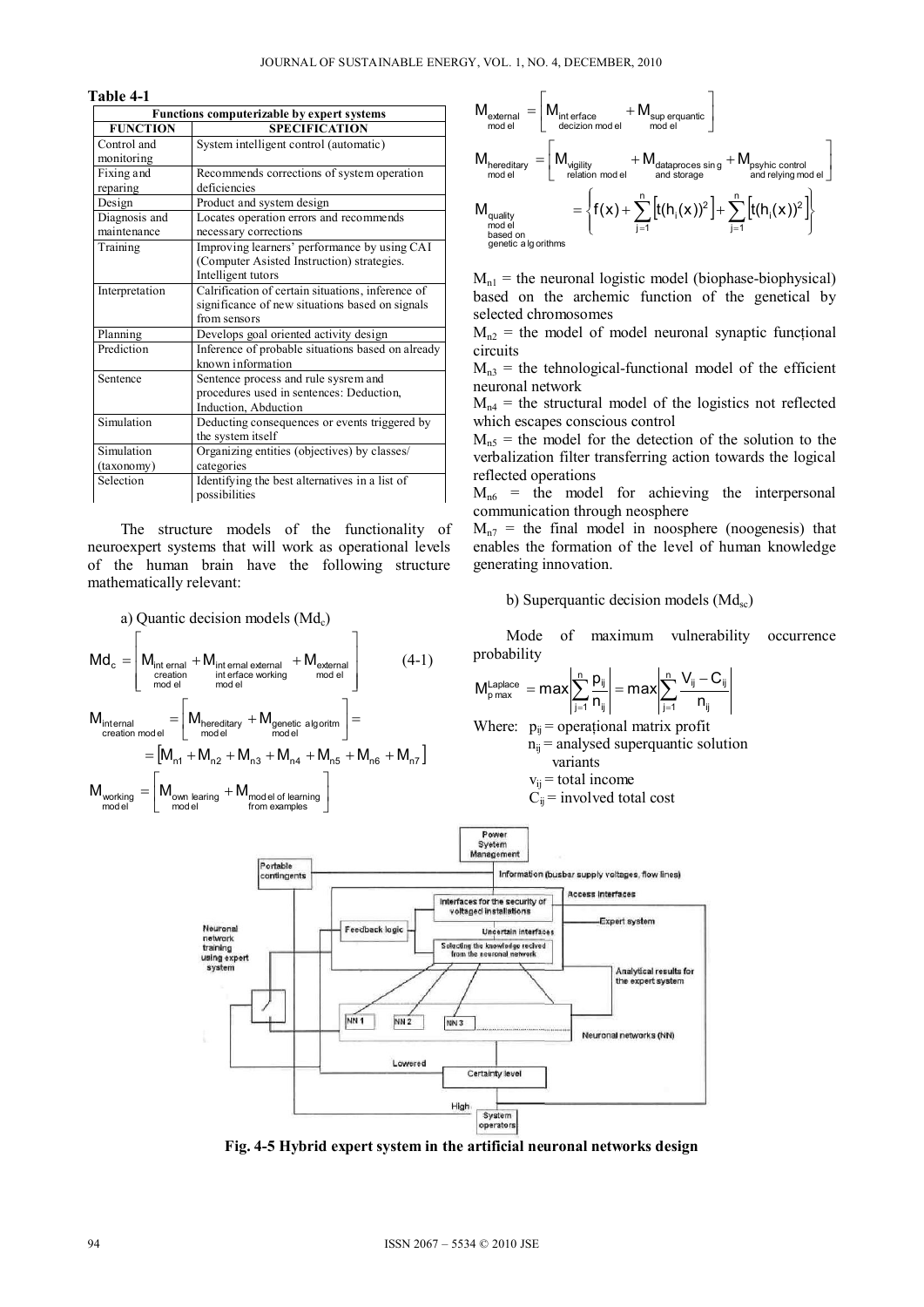Model of combining the maximum and minimum profit based on optimism and pessimism coefficients

$$
M_{\text{combinatory}}^{\text{Nurwuz}} = max \Big( c_{\text{coefficient}}^{\text{opfinite}} \max p_y + c_{\text{coefficient}}^{\text{pesimistic}} \min p_y \Big)
$$

3) Model of minimum economic regret  $(r_{ii})$ 

$$
\underset{\substack{\text{economic} \\ \text{econv} \\ \text{regret}}} {\mathsf{M}_{\text{min}}^{\text{savage}}} = \underset{i}{\text{min}}\ \underset{j}{\text{max}}\ r_{ij} = \underset{i}{\text{min}}\ \underset{j}{\text{max}}\ \underset{j}{\text{max}}\big(p_{ij}^{\text{max}}-p_{ij}^{\text{min}}\big)
$$

4) Decision model based on information entropies

$$
M_{entropy}^{inf\,ormation} = \left[ E_{entropy}^{mana \textit{gential}} + E_{process}^{int\,opt} + E_{\text{evenimente}}^{entropy} \right] = minim
$$

$$
E = -3.32(p_{success} \cdot \text{lg } p_{success} + p_{insuccess} \cdot \text{lg } p_{insuccess})
$$

$$
p_{\substack{{\text{minagement}} \\ {\text{in topeded}} \\ {\text{process}}}}^{\text{success~probability}} = \frac{ts}{tc} = \frac{t_{\text{functionare}}}{8760}
$$

detearobabilita

$$
p_{process int\,gen}^{\text{total value and use}}{p_{process int\,gen}^{\text{constant}}}= (1-p_s) = \frac{8760 - t_{\text{function}are}}{8760}
$$
\n
$$
p_{process int\,gen}^{\text{constant}}= (1-p_s) = \frac{8760 - t_{\text{function}are}}{8760}
$$

 $t_t$  = operating time of designed objective =  $t_s$ 

5) Models based on compared operational research

$$
C_{\tan_1} \hbar \leq C_{\tan_2} + C_{\tan_1} \hbar \leq C_{\tan_2} ;
$$
  

$$
C_{\tan} = \sum_{i=1}^n (1 + r_a)^{-i} C_{\tan}
$$

 $C_{\text{tan}} = [C_{\text{DD}} + C_{\text{CC}} + C_{\text{PR}} + C_{\text{RI}} + C_{\text{FE}} + C_{\text{DC}}] = \text{minimum}$ 

$$
r_a = r_{\text{interest}} + r_{\text{inflation}} + r_{\text{risk}}
$$

$$
C_{DD} = C_{search} + C_{forecast} + C_{risk} + C_{cs} + C_{as} =
$$
  
= development cost

- $C_{CC} = C_{\text{material resources}} + C_{\text{wait}} + C_{\text{marketing}} =$ = commercial cost
- $C_{PR}$  =  $C_{reenginerring}$  +  $C_{economic state}$  +  $C_{quality}$  = = production cost

$$
C_{\text{RU}} = C_{\underset{\text{trining}}{\text{empty}}} + C_{\underset{\text{(pb design)}}{\text{ergonomic}}} + C_{\underset{\text{producivity}}{\text{norm}}}= \\ \underset{\text{num}\times\text{mining}}{\overset{\text{(personel)}}{\text{lognormal}}}
$$

$$
C_{EF} = C_{\substack{\text{funded} \\ \text{domation}}} + C_{\substack{\text{price and} \\ \text{tariff grounding}}} + C_{\substack{\text{birotics} \\ \text{accounting}}} = \\
$$

$$
C_{\text{DC}} = C_{\text{decision}} - C_{\text{decision}} + C_{\text{result analysis in}} = \max_{\substack{\text{maxers} \\ \text{training}}} =
$$

= decision making costs

The predictable models based on neuroexpert systems have a considerable advance to the current achievements in the computerization of power plants and transmission networks monitored by the most efficient concepts of software engineering. Our assertion is based on the achievement of the Japanese robot that runs commands after human thinking and it is reasonable to ask what spectacular results we expect from Japanese computer specialists in the near future.

The application of the superquantic decision model at the level of the inclusive power plants of the electric networks in operation and those that will be designed until 2020 can be achieved following the logistic sequences in Figures (3-5) and (3-6).

 The archemic improvement of the sustainable development solutions of the energy objectives (power plants, networks, power consuming facilities) are made by using the evolutionary calculation resorting to the Darwin II and Segal programs.

### **5. PROJECT MANAGEMENT BASED ON CONVERGENT ENGINEERING**

Applying the new guidelines on the design of energy objectives of the national power system must be made simultaneously with the implementation at all levels of the concept of project management. The Guide to project management published in the publishing house CODEX - 2008 and Economic Publishing House - 2009, Also in Editura CODECS - 2006 was published a study on the tasks of the project manager conducted by R. Newton. The Gower Handbook of Project Management was designed by J. Rodney Turner and Stephen J. Simister being translated and published in the Publishing House CODEX -Bucharest - 2007.

The key issues to be retained by Romanian specialists as entrepreneurs of the future projects in the new design management are mainly the following:

- Knowledge and implementation of energy programs that reflect the core of project management.

- The structure of the studies carried out in the design of project management

- Information systems devoted to achieving the energy objectives in the new holistic concept of project management

- Realization of the projects that add value to the products for consumers in the electricity market

- Working methods of the innovative concept of the entrepreneur project management

- Management of quality -risk-cost correlations on the whole production - competitive market line.

- Total Resource Management in holistic design.

- Total risk management

- Management of implementation of energy achievable objectives based on project management developed in operational research.

- Management of economic and financial aspects of projects and operation of energy objectives based on real facts.